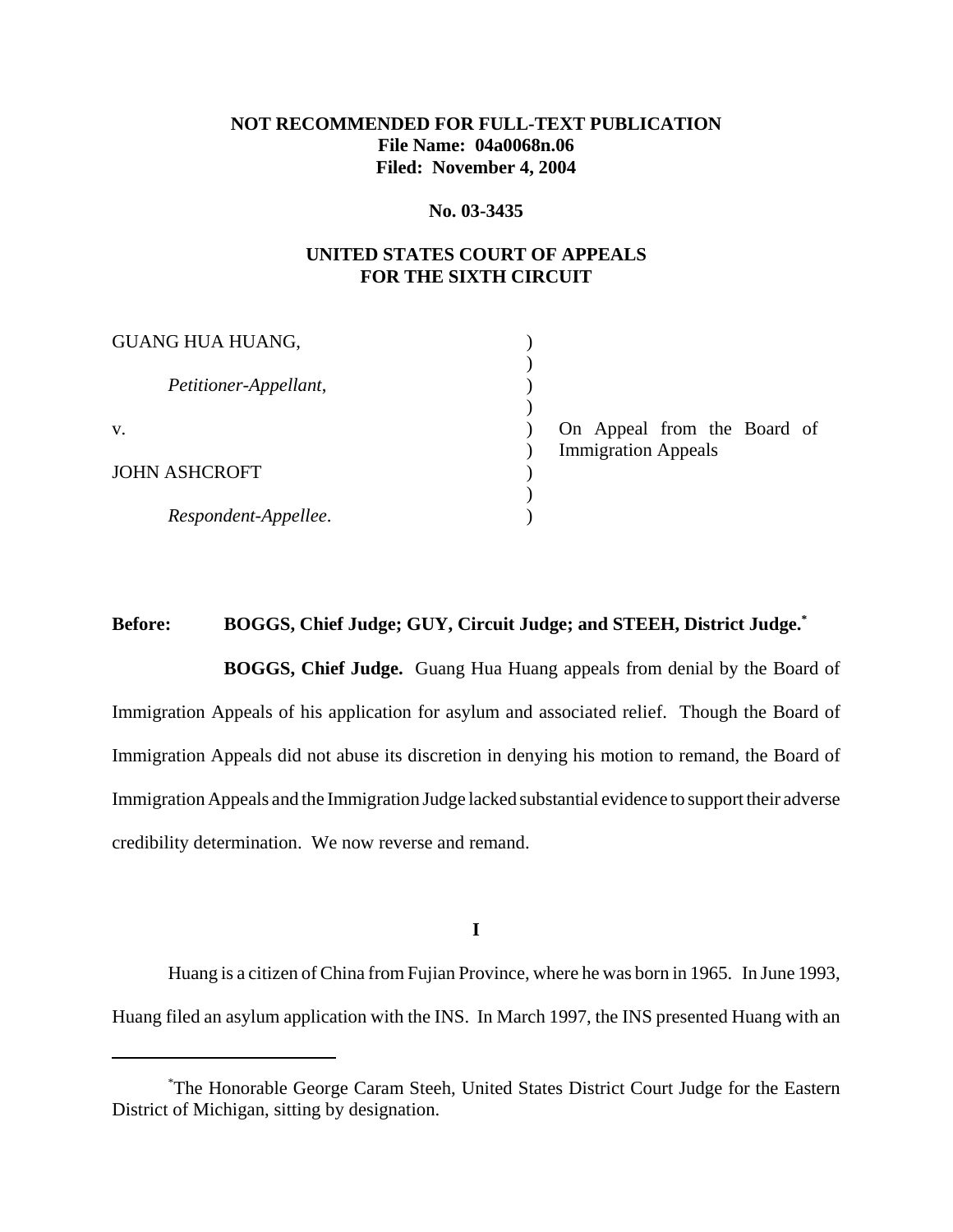order to show cause and requested deportation. Huang sought asylum under 8 U.S.C. § 1158 and withholding of removal under  $8 \text{ U.S.C.}$  §  $1231(b)(3)$ .<sup>1</sup>

Huang's asylum claim is based on China's restrictive family planning policies. He testified at a hearing before an Immigration Judge ("IJ") in 2000 as follows. After he and his wife had their first child together in 1988, the government forced her to use an intra-uterine device ("IUD") as a form of birth control. Huang arranged for his wife to visit a private doctor who removed the device. Thereafter she became pregnant again; and the couple agreed that the wife should hide at the house of Huang's aunt. On December 5, 1989, his wife visited Huang at their home. While there, government officers came and forcibly removed her. During the ensuing struggle, an official struck him on the arm with a bowl. His wife was then taken to the hospital where she was forced to have an abortion. Following the abortion, his employer forced him to pay a substantial fine at work and publicly apologize to his co-workers.

His wife was again forced to use an IUD in October 1991. The government periodically examined her to make sure she continued to use the contraceptive device. Despite having one of these appointments in December 1992, the couple discovered in January 1993 that his wife had been pregnant for almost two months. Because they feared that the government would force her to have another abortion, they hid at a remote farm for Chinese who had fled Indonesia. There, he said, the

<sup>&</sup>lt;sup>1</sup>The Immigration Judge also denied relief under the Convention Against Torture. Huang did not request relief on this ground. J.A. 139. Regardless, Huang does not mention the Convention in his appellate brief and so he has waived relief on that ground. *United States v. Mick*, 263 F.3d 553, 567 (6th Cir. 2001); *see also Abati v. Ashcroft*, 101 Fed. Appx. 626, 627 (6th Cir. June 17, 2004) (unpublished opinion) (holding that Convention Against Torture claim is waived because it is absent from appellant's brief)*.*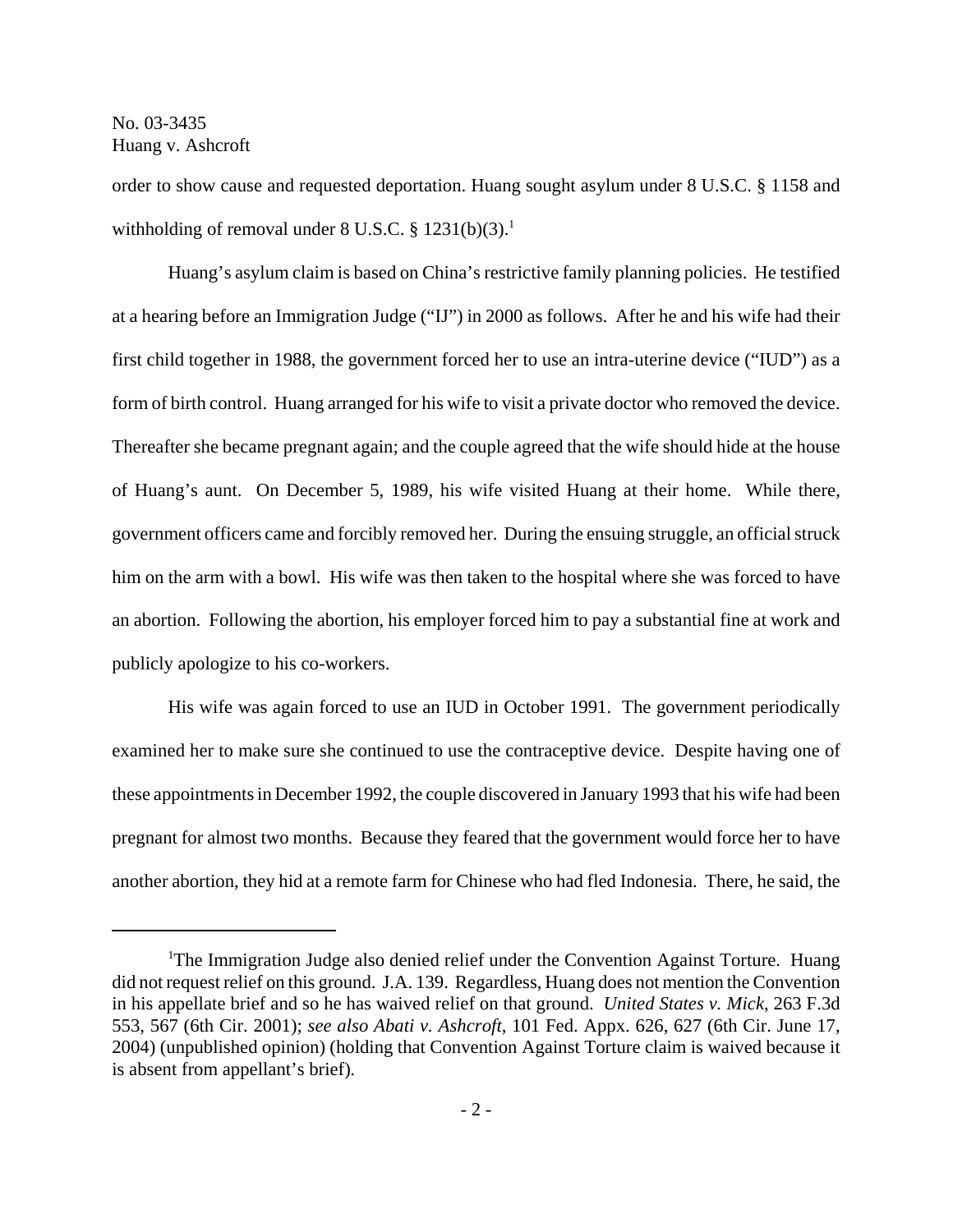couple decided to come to the United States. He left by boat in February 1993. Though his wife planned to travel by plane, she ultimately stayed in China where she gave birth to the couple's second child, a son, in August 1993. After this second birth, the government forced his wife to undergo tubal ligation, resulting in her sterilization.

Huang filed an asylum application with the assistance of a service center in New York. Because he could not read, write or speak English at the time, the center prepared the asylum application for him. In 1997, Huang had an asylum interview, for which the center provided him with a translator. Huang claimed that the translator was terrible and, as a result, he no longer used the service center. Though the procedural history is somewhat complex, Huang finally had his deportation hearing before the IJ in May 2000. For this hearing, Huang brought with him documentary evidence corroborating his version of events. Many of these documents had been submitted to the INS forensics laboratory, which could neither confirm nor deny the authenticity of the documents.

The IJ ruled against Huang from the bench. She denied him relief because she did not find him credible. On appeal before the Board of Immigration Appeals ("BIA"), Huang presented additional documentary evidence. The BIA treated the introduction of such evidence as a motion to remand, which it subsequently denied. As to the adverse credibility finding, the BIA adopted the IJ's decision.

**II**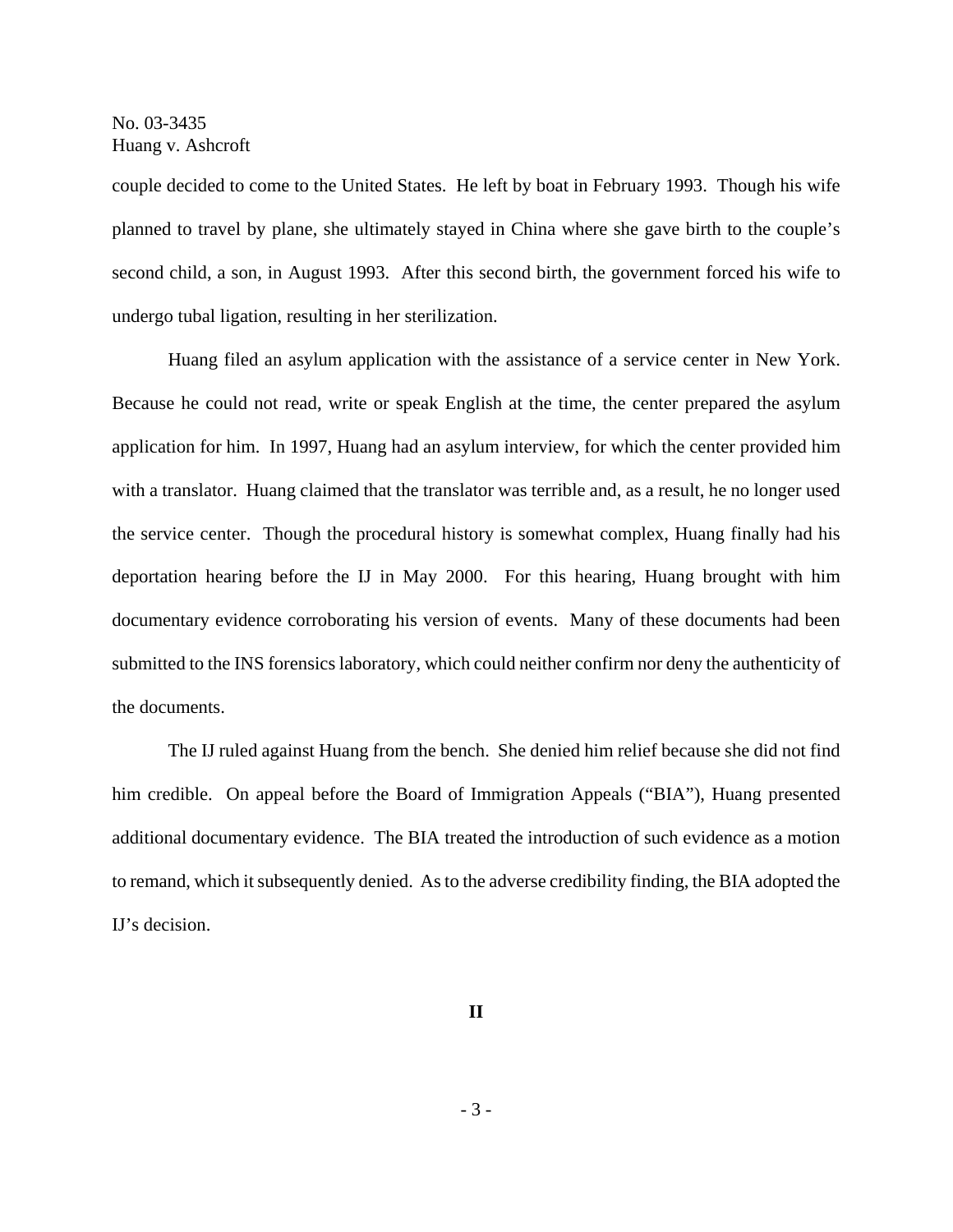Huang argues on appeal that the Board of Immigration Appeals abused its discretion when it declined to remand the case in light of the new documentary evidence he provided. In the immigration context, a motion to remand is a motion to reopen a decision by an IJ before the BIA has reached its final decision. *See* 8 C.F.R. § 1003.2(c)(4) ("A motion to reopen a decision rendered by an [IJ] . . . that is pending when an appeal is filed . . . may be deemed a motion to remand for further proceedings before the [IJ] . . . ."); *see also Fieran v. INS*, 268 F.3d 340, 344 n.2 (6th Cir. 2001). The regulations governing motions to remand/reopen state in relevant part that "[a] motion to reopen proceedings shall not be granted unless it appears to [the BIA] that evidence sought to be offered is material and was not available and could not have been discovered or presented at the former hearing. . . . "  $8 \text{ C.F.R.}$   $\S 1003.2(c)(1)$ . The BIA refused to remand the proceedings in light of this regulation. We review the BIA's denial of a motion to remand for abuse of discretion. *INS v. Doherty*, 502 U.S. 314, 323 (1992). We conclude that the BIA did not abuse its discretion.

For his appeal before the BIA, Huang presented new documentary evidence that responded to questions raised by the IJ at his earlier hearing. During that hearing, the IJ inquired as to why he had not presented a Chinese form of identification referred to as a household certificate or records to confirm his relationship to his alleged children, such as school records. J.A. 214, 96. Huang presented these documents for his appeal. J.A. 13-61. These documents, however, do not meet the standard set out in § 1003.2(c)(1). The standard is conjunctive; the new evidence must be material *and* not available *and* not discoverable at the previous hearing. Thus, although the documents are material, they do not merit a remand because Huang offers no reason why the documents could not have been presented at the original hearing other than that he had not thought to present them.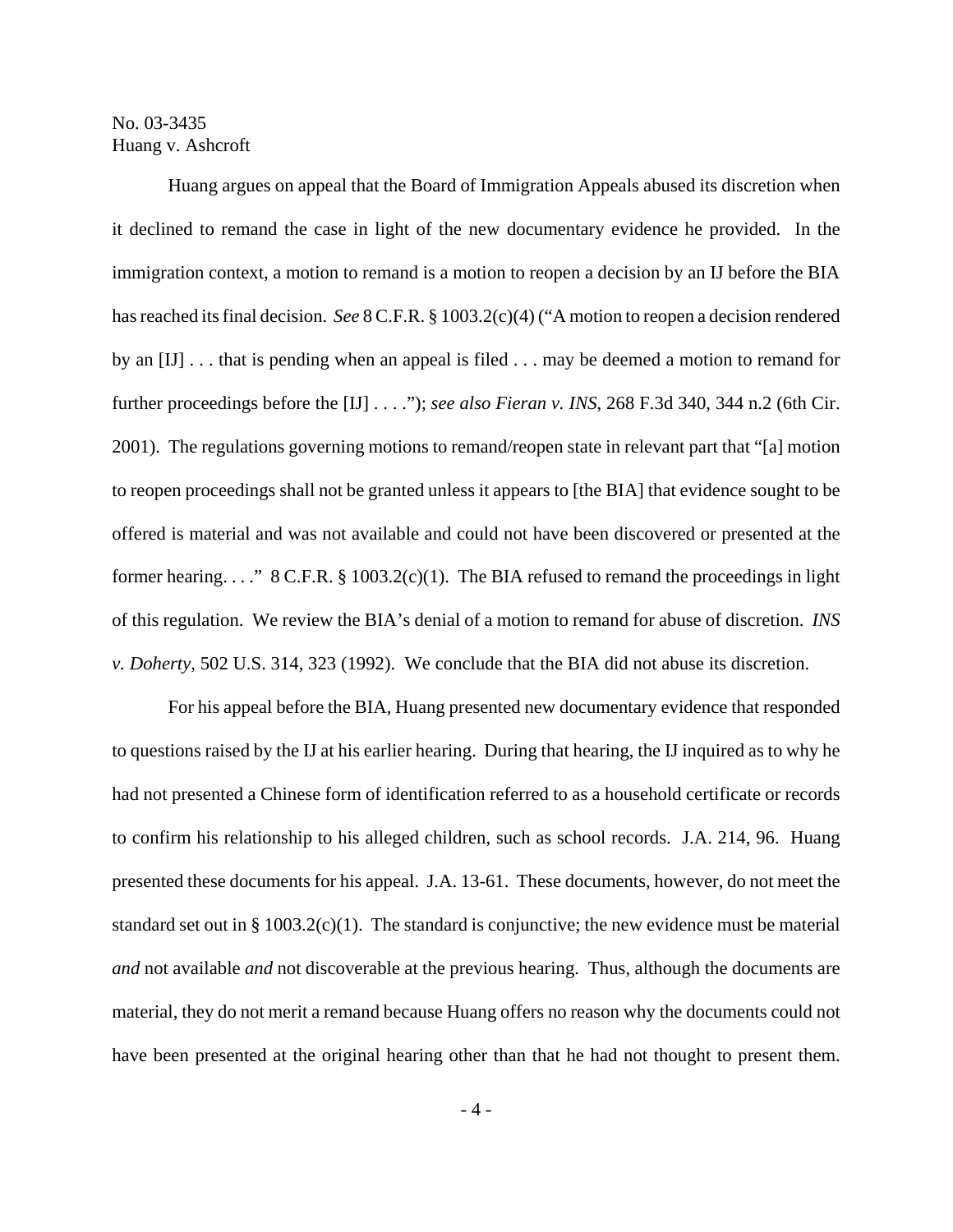Under the plain language of  $\S 1003.2(c)(1)$ , Huang's new documentary evidence was not sufficient cause to remand the proceedings to the IJ for further fact-finding. The BIA therefore did not abuse its discretion in refusing to do so.

#### **III**

Huang primarily appeals the BIA and IJ's denial of asylum on the basis of an adverse credibility determination.2 The decision to grant asylum is a two-step inquiry. *Ouda v. INS*, 324 F.3d 445, 451 (6th Cir. 2003). The first step is whether the applicant qualifies as a refugee. Only if the petitioner qualifies as a refugee may the Attorney General choose to exercise his discretion and grant asylum. *Ibid.* In this case, the IJ and the BIA ended the inquiry at the first step by determining that Huang did not qualify as a refugee. It is this determination that we now review on appeal. A refugee is an alien who is "unable or unwilling to return to . . . [his] country because of persecution or a well-founded fear of persecution on account of race, religion, nationality, membership in a particular social group, or political opinion." 8 U.S.C. § 1101(a)(42)(A). Section 1101(a)(42) further clarifies: "For purposes of determinations under this chapter, a person who has been forced to abort a pregnancy or to undergo involuntary sterilization ... shall be deemed to have

<sup>&</sup>lt;sup>2</sup>Huang further appeals the determination to deny his request for withholding of removal. The grounds for withholding of removal are the same as for asylum, except that instead of proving a "well-founded fear of persecution," 8 C.F.R. § 208.13(b), the applicant "must demonstrate a clear probability that he would be subject to persecution." *Mikhailevitch v. INS*, 146 F.3d 384, 391 (6th Cir. 1998). Huang then faces the same question, just with "a more stringent showing of truth." *Ibid.* Therefore, a determination that Huang is not eligible for asylum forecloses discussion of withholding of removal. *Ibid.*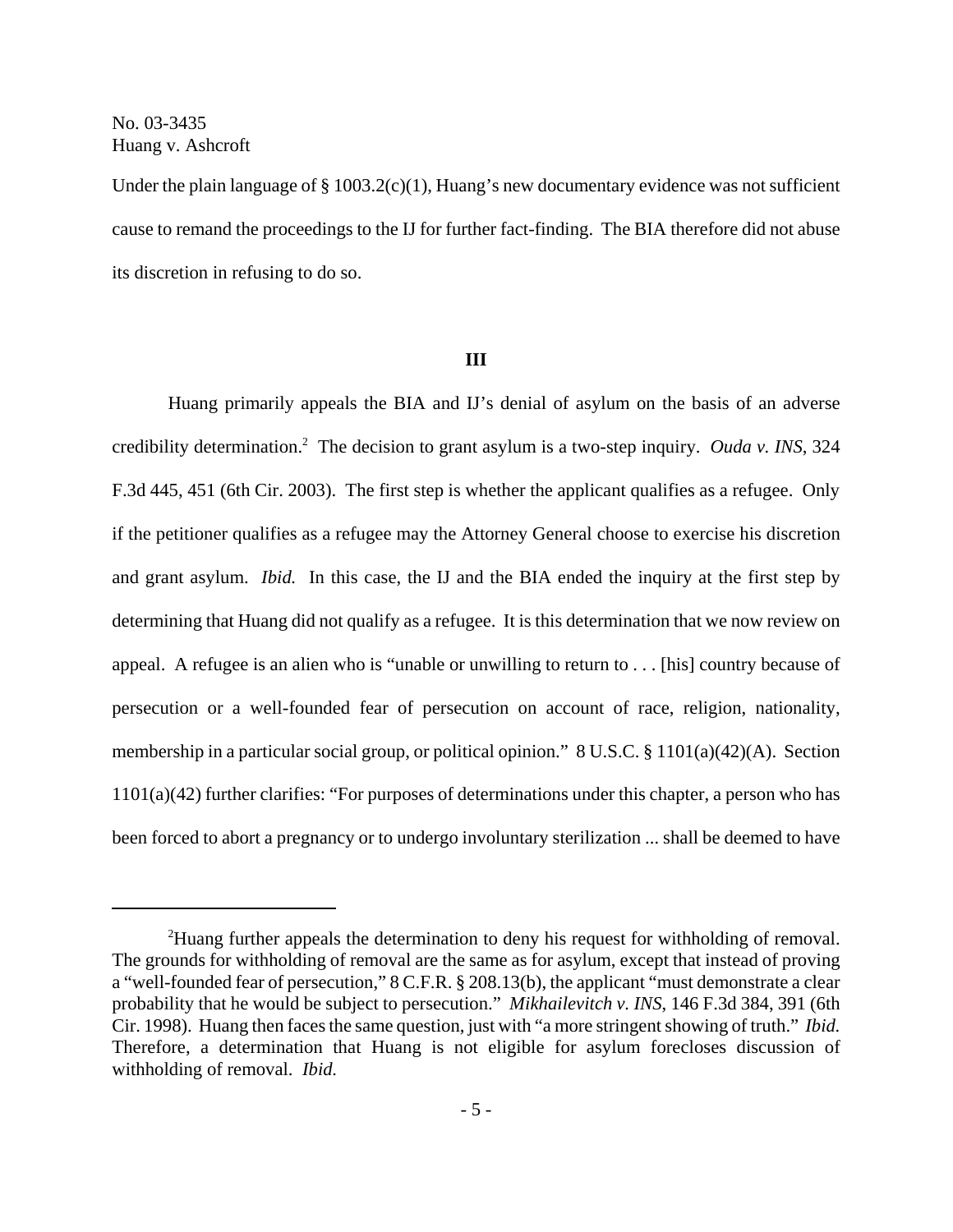been persecuted on account of political opinion." 8 U.S.C.  $\S 1101(a)(42)$ . The BIA has previously decided that a husband "stand[s] in his wife's shoes" under this rule and can receive asylum because of his wife's forced sterilization or abortion. *Qiu v. Ashcroft*, 329 F.3d 140, 149 (2d Cir. 2003) (*quoting In Re C- Y- Z-*, 21 I. & N. Dec. 915 (BIA 1997)).

In this case, Huang was denied refugee status because the IJ and the BIA did not find him credible. *E.g. Yu v. Ashcroft*, 364 F.3d 700, 703 (6th Cir. 2004) (holding that an adverse credibility determination is sufficient to deny asylum). When the BIA adopts the decision of the IJ, which the BIA did in this case as to the credibility determination, we directly review the IJ's decision. *Denko v. INS*, 351 F.3d 717, 726 (6th Cir. 2003). We review an adverse credibility determination under the substantial evidence test. This court can reverse only if "any reasonable adjudicator would be compelled to conclude to the contrary." 8 U.S.C. § 1252(b)(4)(B); *see also Yu*, 364 F.3d at 703 n.2 (recognizing lingering confusion over the proper standard but "officially adopt[ing]" substantial evidence).

The IJ based her adverse credibility determination on three inconsistencies that she claims "go to the very heart of respondent's claim." J.A. 99. First, the IJ noted that Huang presented a document stating that his wife was not pregnant on December 5, 1992 when Huang testified that she was pregnant in November 1992. Second, Huang did not mention his second child, his son, in his asylum application and there is no evidence that the son was mentioned in his 1997 asylum interview.3 Third, Huang claimed at his deportation hearing that he arrived in the United States in

<sup>&</sup>lt;sup>3</sup>The only record from the interview is not a transcript, but rather only a short summary produced by the officer who conducted the interview.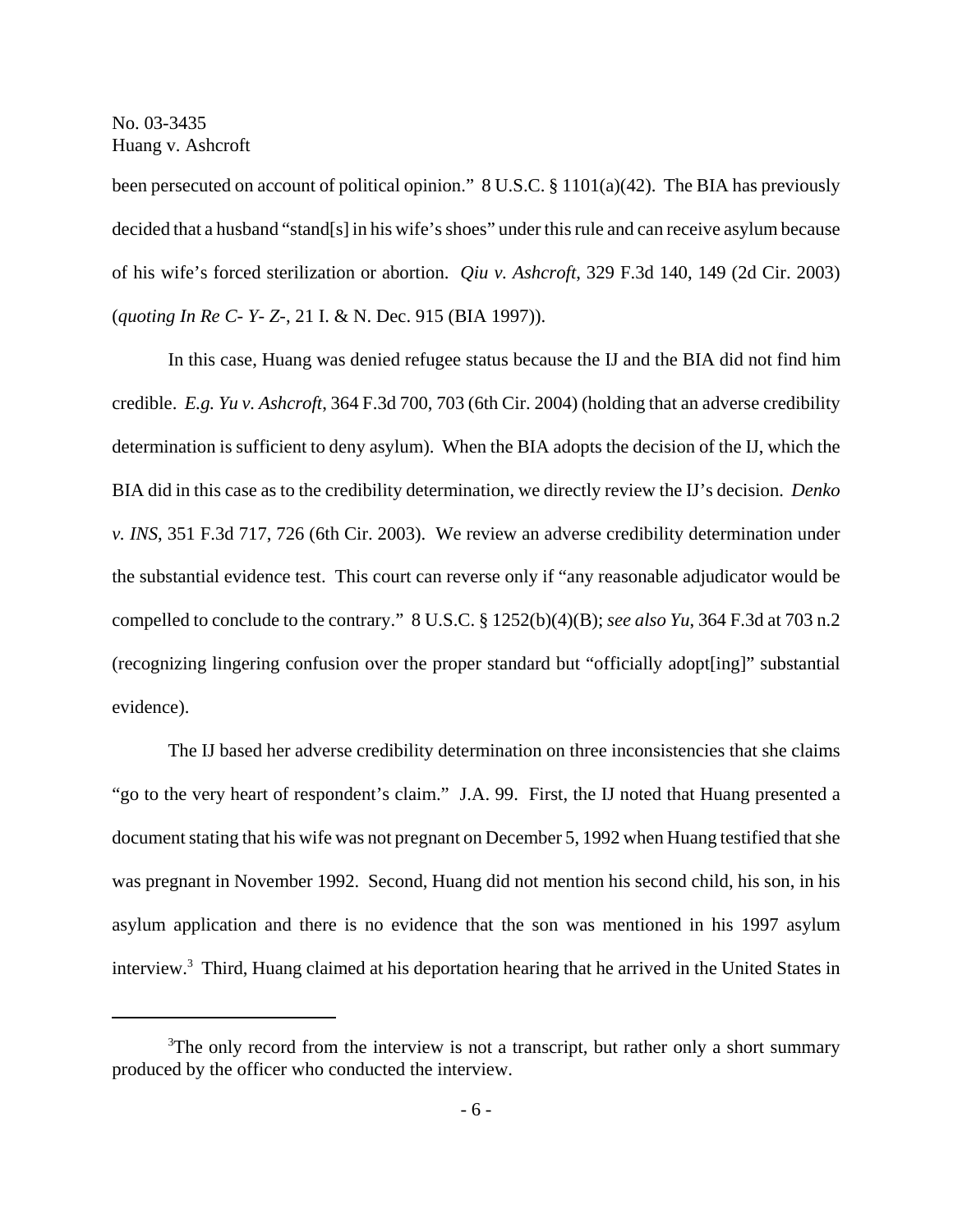early March 1993 when he originally claimed in his asylum application and 1997 asylum interview that he arrived on May 28, 1991. The first inconsistency is not supported by the record. As to the second and third inconsistencies, we cannot agree with the IJ that these inconsistencies go to the heart of Huang's claim of past persecution. We therefore conclude that the IJ's adverse credibility determination is not supported by substantial evidence.

The first inconsistency cited by the IJ is simply not an inconsistency. The IJ notes an inconsistency between Huang's testimony and one of the documents he produced. Though Huang testified that his wife was pregnant in November 1992, he produced a document from the Chinese birth control office stating that she was not pregnant as of December 5, 1992. The IJ argues that this apparent contradiction lessens Huang's credibility and shows that his documentary evidence is unreliable. But there is no contradiction here. Huang claimed throughout the hearing that his wife showed no signs of pregnancy at the December 5th examination. As he testified, he and his wife were therefore surprised to learn in January that she had been pregnant for around two months. *See* J.A. 179. Moreover, far from contradicting his testimony, the document in question actually bolsters Huang's claim. That document shows that she showed no signs of pregnancy when she was evaluated on December 5, 1992 and that she was five months pregnant on April 25, 1993. *See* J.A. 466. Counting back, Huang's wife became pregnant in late November 1992, just as Huang claimed. The IJ is incorrect that Huang's testimony and documentary evidence are inconsistent on this point.

As to the second and third inconsistencies, the IJ is correct that Huang's asylum application and 1997 interview record do not mention a second child and list his arrival date as May 1991 rather than March 1993. In *Yu v. Ashcroft*, this court recently recognized a distinction between major and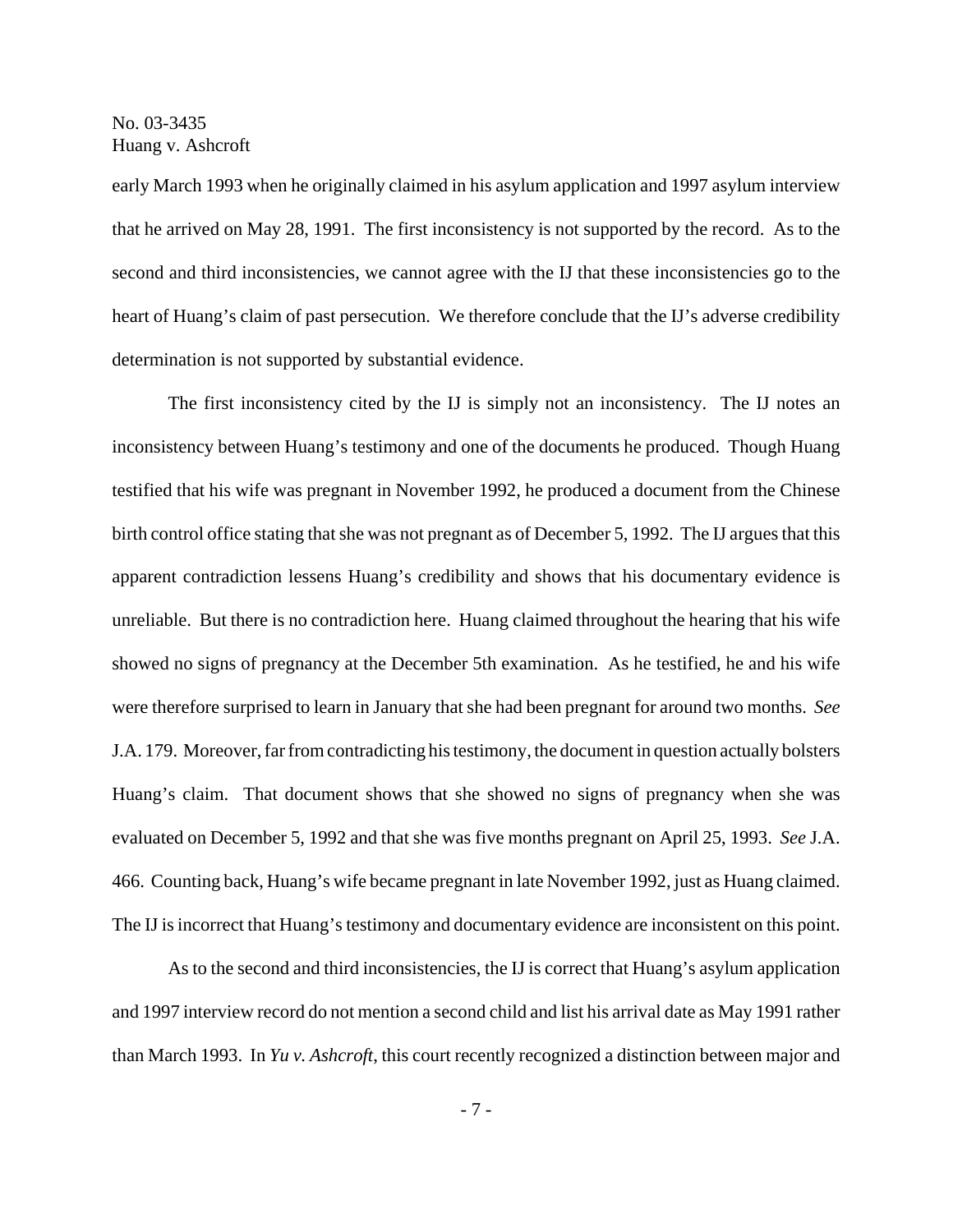minor inconsistencies. *See* 364 F.3d at 703-04 (citing *Valderrama v. INS*, 260 F.3d 1083, 1085 (9th Cir. 2001) and *Senathirajah v. INS*, 157 F.3d 210, 221 (3d Cir. 1998)). Major inconsistencies go to the heart of a petitioner's asylum claim. *Ibid.* In contrast, minor inconsistencies reveal nothing about petitioner's persecution and therefore are an inadequate basis for an adverse credibility finding, though they can give supplemental support to an adverse credibility finding premised on other grounds. *Id.* at 704. Though the inconsistencies cited by the IJ are supported by the record, we cannot agree that they go "to the heart" of Huang's asylum claim. *Ibid.* at 703-04.

Huang seeks asylum under the special provision of  $\S$  1101(a)(42) that deals with cases of forced abortions or sterilizations. Under this provision, the BIA has determined that the spouse of someone who has been forced to undergo an abortion or sterilization qualifies as having suffered past persecution on account of political opinion. *See In Re C- Y- Z-*, 21 I. & N. Dec. at 919. In this case, Huang alleges that his wife had suffered from both a forced abortion and sterilization. He claims Chinese officials forced his wife to undergo an abortion in 1989. He also alleges that after his second child was born in 1993, she was forcibly sterilized. Under § 1101(a)(42), either of these events would be grounds for establishing past persecution. As to the sterilization, the inconsistencies noted by the IJ may cast doubt as to Huang's relationship to the child, but not as to whether the sterilization occurred. As to the abortion, these inconsistencies in no way suggest that it did not occur. To the contrary, Huang gave detailed testimony about the events leading to and following his wife's abortion, none of which is internally inconsistent or inconsistent with other aspects of his depiction of events.